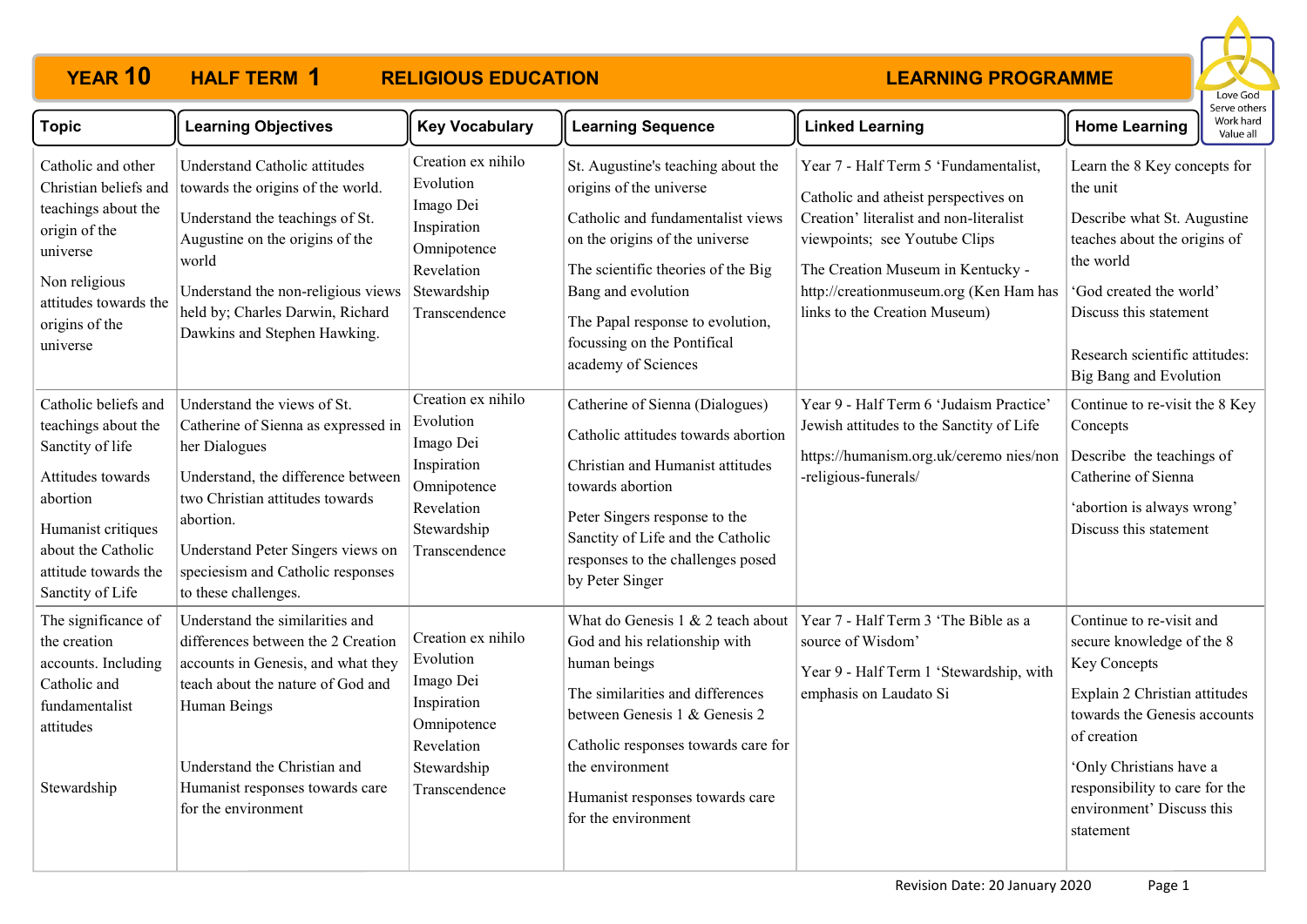

| <b>Topic</b>                                                                                                                                                                                              | <b>Learning Objectives</b>                                                                                                                                                                                                                                                                                          | <b>Key Vocabulary</b>                                                                                                    | <b>Learning Sequence</b>                                                                                                                                                                                                                                                                                                           | <b>Linked Learning</b>                                                                               | <b>Home Learning</b>                                                                                                                                                                                                                                                                    | Work hard<br>Value all |
|-----------------------------------------------------------------------------------------------------------------------------------------------------------------------------------------------------------|---------------------------------------------------------------------------------------------------------------------------------------------------------------------------------------------------------------------------------------------------------------------------------------------------------------------|--------------------------------------------------------------------------------------------------------------------------|------------------------------------------------------------------------------------------------------------------------------------------------------------------------------------------------------------------------------------------------------------------------------------------------------------------------------------|------------------------------------------------------------------------------------------------------|-----------------------------------------------------------------------------------------------------------------------------------------------------------------------------------------------------------------------------------------------------------------------------------------|------------------------|
| The structure,<br>origins and<br>interpretations of the<br>Bible<br>Religious art;<br>including<br>Michelangelo's<br>Creation of Adam,<br>and The Tree of Life<br>Apse                                    | Understand the structure and nature<br>of the Bible<br>Understand the different Christian<br>attitudes towards interpreting the<br>Bible<br>Understand what Michelangelo's<br>Creation of Adam expresses about<br>creation, God and Human Beings<br>Understand the symbolism<br>contained within 'The Tree of Life' | Creation ex nihilo<br>Evolution<br>Imago Dei<br>Inspiration<br>Omnipotence<br>Revelation<br>Stewardship<br>Transcendence | The structure and origins of the<br><b>Bible</b><br>Liberal and fundamental attitudes<br>towards interpreting the Bible<br>A study of Michelangelo's Creation<br>of Adam<br>A study of 'The Tree of Life Apse'<br>The theology of Christ as the New<br>Adam as represented in 'The Tree<br>of Life'                                | Year 7 - 'Half Term 3 'The Bible as a<br>source of Wisdom. It's formation and<br>inspiration         | Re-visit the 8 Key Concepts<br>Explain 2 Christian attitudes<br>towards interpreting the Bible<br>Describe what<br>Michelangelo's 'Creation of<br>Adam teaches us about God<br>and his relationship with<br>humans<br>Describe the symbolism<br>contained in the 'Tree of Life<br>Apse' |                        |
| The influence of the<br>Concept of Imago<br>Dei on Catholic<br>Social teaching<br>about justice, peace<br>and reconciliation                                                                              | Understand the origins of CST<br>Understand what Gaudium et Spes<br>teaches Catholics about justice,<br>peace and reconciliation                                                                                                                                                                                    | Creation ex nihilo<br>Evolution<br>Imago Dei<br>Inspiration<br>Omnipotence<br>Revelation<br>Stewardship<br>Transcendence | Introduction to the origins of<br><b>Catholic Social Teaching</b><br>What does CST mean for<br>Christians today?<br>The origins and significance of<br>Gaudium et Spes                                                                                                                                                             | Year - Half Term 2 'Inter-faith dialogue'<br>Year 9 - Half Term 1 'Catholic Social<br>Teaching'      | Re-visit the 8 Key Concepts<br>Describe the teachings<br>contained within 'Gaudium et<br>Spes'<br>Describe the significance of<br>CST for Catholics today                                                                                                                               |                        |
| The importance of<br>the role of the<br>Catholic Church in<br>inter-faith dialogue<br>in promoting<br>respect, tolerance<br>and harmony<br>How CAFOD and<br>SVP respect the<br>dignity of human<br>beings | Understand why inter-faith<br>dialogue is so important to<br>Catholics<br>Understand how Catholics promote<br>inter-faith dialogue                                                                                                                                                                                  | Creation ex nihilo<br>Evolution<br>Imago Dei<br>Inspiration<br>Omnipotence<br>Revelation<br>Stewardship<br>Transcendence | The meaning and importance of<br>inter-faith dialogue<br>Examples of Catholics put<br>teachings into practice including<br>the work of Burnley Building<br><b>Bridges</b><br>How Cafod; respect creation,<br>respect dignity and love their<br>neighbour<br>How SVP; respect creation, respect<br>dignity and love their neighbour | Year 8 - Half Term 2 'Inter-faith<br>dialogue'<br>Year 9 - Half Term 1 'Catholic Social<br>Teaching' | Re-visit the 8 Key Concepts<br>Describe the work of one<br>Christian charity in respecting<br>the dignity of human beings                                                                                                                                                               |                        |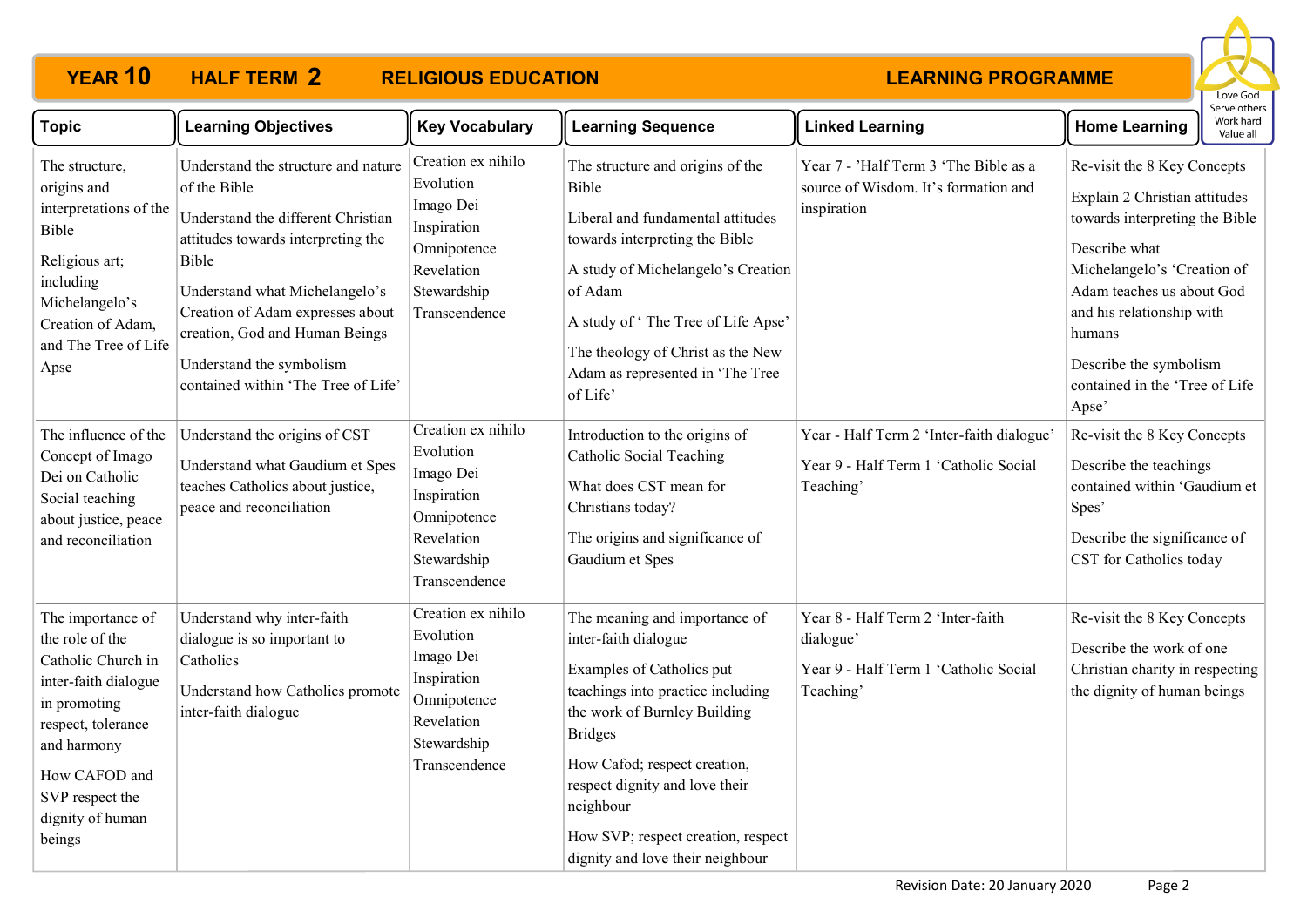

| <b>Topic</b>             | <b>Learning Objectives</b>                                                                                                                                                                                                                                        | <b>Key Vocabulary</b>                                                                                      | <b>Learning Sequence</b>                                                                                                                                                                                                                                                                      | <b>Linked Learning</b>                                            | <b>Home Learning</b>                                                                                                                          | serve others<br>Work hard<br>Value all |
|--------------------------|-------------------------------------------------------------------------------------------------------------------------------------------------------------------------------------------------------------------------------------------------------------------|------------------------------------------------------------------------------------------------------------|-----------------------------------------------------------------------------------------------------------------------------------------------------------------------------------------------------------------------------------------------------------------------------------------------|-------------------------------------------------------------------|-----------------------------------------------------------------------------------------------------------------------------------------------|----------------------------------------|
|                          | The problem of evil Understand challenges posed by<br>belief in God's goodness, free will<br>and the existence of evil and<br>suffering                                                                                                                           | Conscience<br>Evil<br>Free-will<br>Goodness<br>Incarnation<br>Natural Law<br>Privation<br><b>Suffering</b> | What is evil? including Natural and<br>Moral evil.<br>What is meant by the Problem of<br>Evil?<br>Non-religious attitudes towards<br>evil, including Mackie, Hume and<br>Dawkins.<br>The meaning of suffering.                                                                                | Year 9-Half Term 2 'The problem of<br>evil and the nature of God' | Learn the key concepts<br>Research task-Natural and<br>Moral Evil in the news<br>'Describe what is meant by<br>'the problem of evil'          |                                        |
| to evil and<br>suffering | Christian responses Understand Catholic perspectives<br>on the origin of evil<br>Understand alternative Christian<br>and non-Christian views on the<br>nature and origin of evil<br>Understand the meaning of<br>suffering and Catholic ambivalence<br>towards it | Conscience<br>Evil<br>Free-will<br>Goodness<br>Incarnation<br>Natural Law<br>Privation<br>Suffering        | Catholic responses to the origins<br>and Problem of Evil.<br>Pope John Paul II response to the<br>problem of evil in his letter<br>Salvifici doloris<br>What did St. Augustine mean when<br>he called evil a privation<br>What can Christians learn from the<br>suffering and death of Jesus? | Year 10 - Half Term 1'Introduction to St.<br>Augustine'           | "Suffering proves that God<br>does not exist" Discuss this<br>statement<br>Describe the response of St<br>Augustine to the problem of<br>evil |                                        |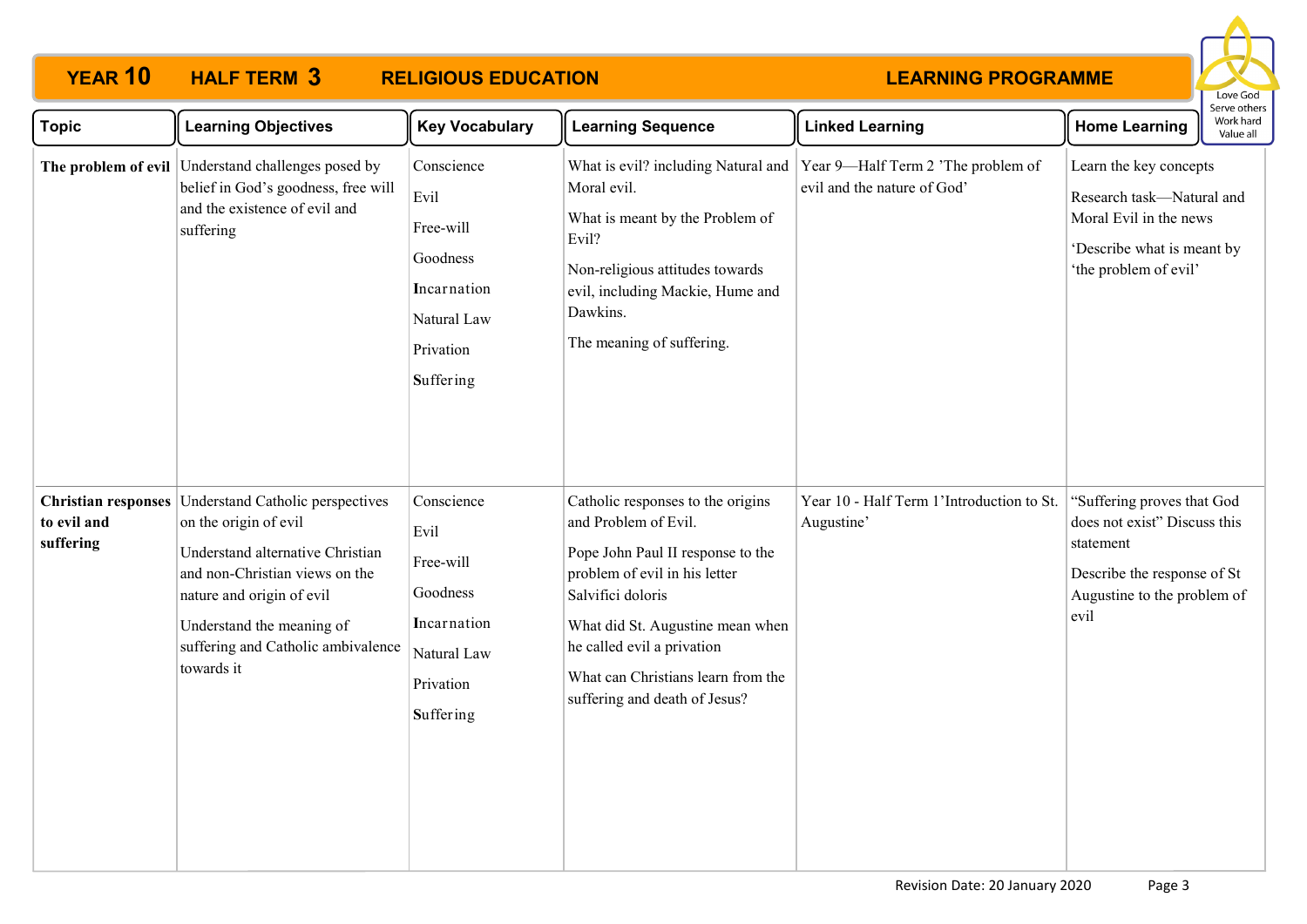

| <b>Topic</b>           | <b>Learning Objectives</b>                                                                                                                                                                | <b>Key Vocabulary</b>                                                                               | <b>Learning Sequence</b>                                                                                                                                        | <b>Linked Learning</b>                                                                                                 | <b>Home Learning</b>                                                                                                                                                                                       | Work hard<br>Value all |
|------------------------|-------------------------------------------------------------------------------------------------------------------------------------------------------------------------------------------|-----------------------------------------------------------------------------------------------------|-----------------------------------------------------------------------------------------------------------------------------------------------------------------|------------------------------------------------------------------------------------------------------------------------|------------------------------------------------------------------------------------------------------------------------------------------------------------------------------------------------------------|------------------------|
| <b>The Trinity</b>     | Know the nature of the Trinity as<br>expressed in the Nicene creed -<br>One God in three persons: Father,<br>Son and Spirit<br>Understand the teaching of St.<br>Augustine on the Trinity | Conscience<br>Evil<br>Free-will<br>Goodness<br>Incarnation<br>Natural Law<br>Privation<br>Suffering | The nature of the Trinity as<br>expressed in the Nicene creed<br>What St. Augustine teaches us<br>about God as the Trinity in his<br>writings De Trinitate 8.10 | Year 7-Half Term 1 'The Trinity'<br>Year 10-Half Term 1 'St Augustine'<br>Year 11-Half Term 3 'Sin and<br>Forgiveness' | Explain two Christian<br>attitudes towards the Trinity<br>'Jesus was just a good man'<br>discuss this statement<br>Describe what St. Augustine<br>taught about the Trinity in his<br>letter 'De Trinitate' |                        |
| <b>The Incarnation</b> | Understand the meaning and<br>significance of the belief in Jesus as<br>Incarnate Son, divine Word, fully<br>God and fully human                                                          | Incarnation<br>Divinity                                                                             | The meaning and significance of<br>the belief in Jesus as Incarnate Son,<br>divine Word, fully God and fully<br>human                                           |                                                                                                                        |                                                                                                                                                                                                            |                        |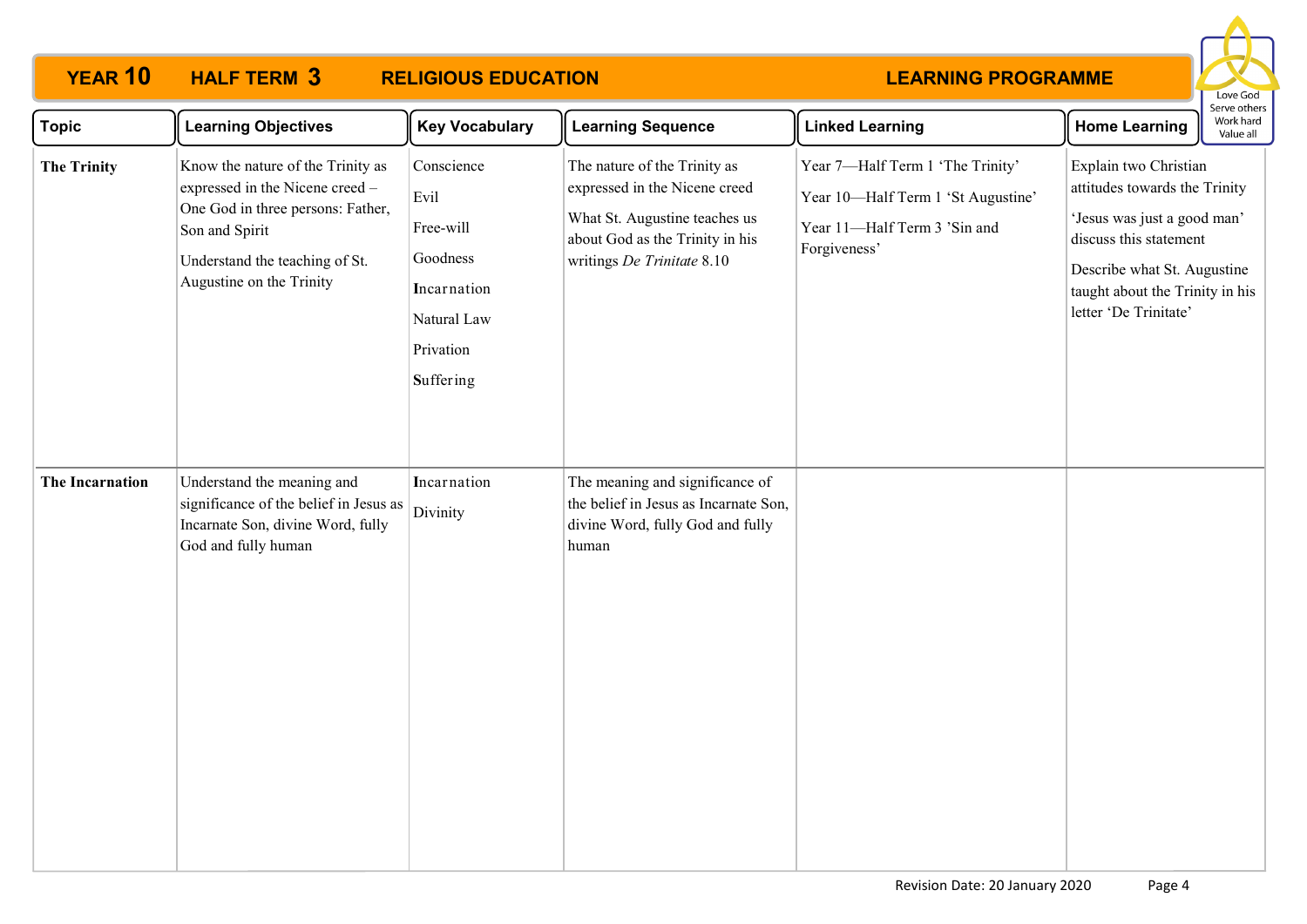

| <b>Topic</b>                                   | <b>Learning Objectives</b>                                                                                                                                                                                                                 | <b>Key Vocabulary</b>                                                                               | <b>Learning Sequence</b>                                                                                                                                                                                                                                                                            | <b>Linked Learning</b>                                                                                                   | <b>Home Learning</b>                                                                                                                         | serve others<br>Work hard<br>Value all |
|------------------------------------------------|--------------------------------------------------------------------------------------------------------------------------------------------------------------------------------------------------------------------------------------------|-----------------------------------------------------------------------------------------------------|-----------------------------------------------------------------------------------------------------------------------------------------------------------------------------------------------------------------------------------------------------------------------------------------------------|--------------------------------------------------------------------------------------------------------------------------|----------------------------------------------------------------------------------------------------------------------------------------------|----------------------------------------|
| Jesus as a source of<br><b>Moral Authority</b> | Understand the example and<br>teaching of Jesus<br>Understand the relevance and<br>significance of the law that Jesus<br>gave us on the Sermon on the<br>Mount in Matthew 5-7<br>Understand the existence of Natural<br>Law and conscience | Conscience<br>Evil<br>Free-will<br>Goodness<br>Incarnation<br>Natural Law<br>Privation<br>Suffering | What do we mean by Moral<br>Decisions?<br>How the teaching and example of<br>Jesus provides authority for<br>Christian Moral behaviour<br>What is significant about the<br>Sermon on the Mount<br>What can we learn fro the<br>Beatitudes?<br>Christian beliefs about Natural Law<br>and Conscience | Year 9 Half Term 3-Jesus' teachings on<br>revenge<br>Year 9 Half Term 2- 'The Beatitudes'                                | 'Jesus is the best source of<br>moral authority' discuss<br>Describe what the beatitudes<br>teach us                                         |                                        |
| <b>Sculptures and</b><br>statues in worship    | Explain the importance of sculpture Conscience<br>and statuary as an expression of<br>Catholic beliefs about God's<br>goodness and the meaning of<br>human suffering, with reference to<br>Michelangelo's Pieta                            | Evil<br>Free-will<br>Goodness<br>Incarnation<br>Natural Law<br>Privation<br>Suffering               | Different Christian attitudes<br>towards using statues in worship                                                                                                                                                                                                                                   | Year 8-Half Term 5 'The importance of<br>prayer and statues in worship'<br>Year 10 - Half Term 3 'Evil and<br>Suffering' | cExplain 2 Christian attitudes<br>towards using statues in<br>worship<br>Describe what<br>Michelangelo's Pieta teaches<br>us about suffering |                                        |
| Pilgrimage                                     | Explain the meaning and<br>significance of pilgrimage for<br>Catholics as a response to human<br>suffering, with particular reference<br>to Lourdes                                                                                        | Privation<br>Suffering<br>Devotion<br>Enlightenment                                                 | Why pilgrimage is important to<br>Catholics<br>How pilgrimages can be a response<br>to suffering                                                                                                                                                                                                    | Year 8-Half Term 5 'Pilgrimage'                                                                                          |                                                                                                                                              |                                        |